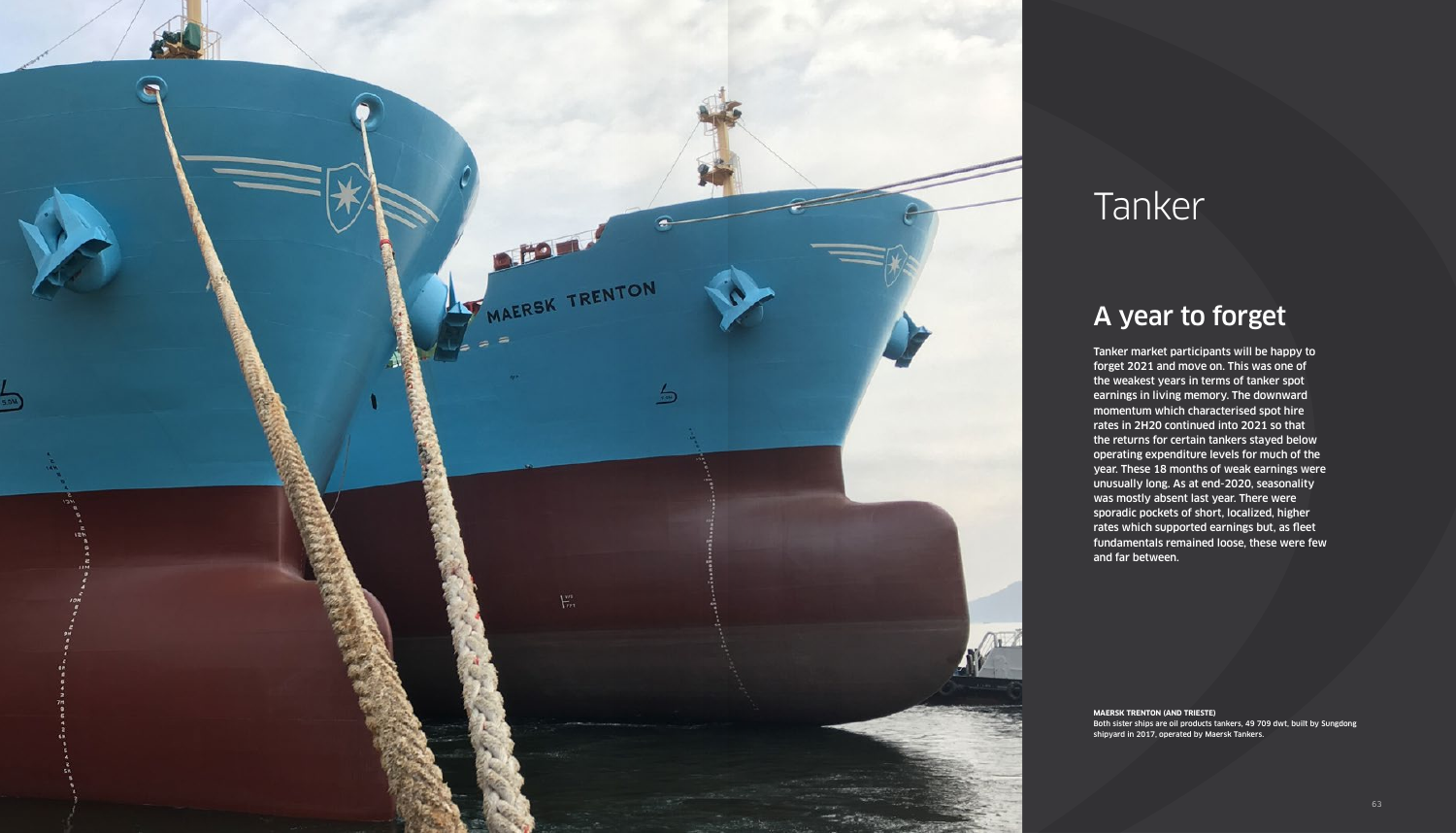across 2022 while anticipating much stronger spot rates thereafter. 2022 will also see the delivery of a significant number of dual fuel LNG tankers. It will be interesting to see if LNG will really be used by such vessels considering the elevated price of LNG at the time of writing (\$2,100/mt in Rotterdam vs VLSFO at \$529/mt) and whether additional dual fuel LNG tankers will be ordered during the year. The new regulations will likely encourage charterers to focus more on eco-tonnage, which is likely see higher premiums placed on such tonnage in the time charter market. These bullish expectations means that there is a light amid the current darkness.

We anticipate that tanker supply will be limited further by sustained interest in scrapping. New environmental regulations, principally the IMO's Energy Efficiency Existing Ship Index (EEXI) & and the European Union's Emission Trading Scheme (EU ETS) should encourage the scrapping of the least efficient tankers. This has created a strange market where participants are resigned to persistent low rates

#### Annual Tanker deliveries

Perspectives have worsened for 2022. Indeed, with Omicron global oil demand is not expected to recover as was rapidly as initially expected, while a significant volume of new tonnage will be delivered. Nonetheless, there remains optimism for 2023 and beyond due to the lack of newbuildings amid shipyards being full of orders for vessels other than tankers, while global oil demand should have exceeded its pre-pandemic level by then. Indeed, the low orderbook for 2023 and 2024 is now virtually set in stone as it is almost impossible to order a ship in 2022 for pre-2025 delivery, and even 2025 shipyard slots remain scarce.

On the tanker demand side, the main driver came from global oil demand rebounding from the ravages of Covid which helped to draw down bloated inventories. In turn, this led to a rise in global refining activity and motivated the OPEC+ Alliance to ease their supply cuts which they had enacted in 2020. All told, this led to a rise in both crude and products transported by tanker. However, this was unable to offset the negative impacts of a steadily expanding tanker fleet as deliveries remained strong, and although tanker scrapping rebounded from 2020's lows, it was insufficient to have a positive impact.

#### Annual Tanker demolitions\* N° of ships

Early 2021 was marked by hopes that vaccines would lead to a better second half of the year, unfortunately as Covid persisted and as scrapping never really took off, expectations were downgraded by summer, and it became evident that 2021 would be a year of persistent pain for tanker owners. OPEC+ continued to dictate the volumes of crude on the water as crude exports from the US, which, before Covid, had been the market's largest source of incremental ton – mile demand, struggled. This came as, rather than hiking production, in line with steadily strengthening prices, US producers remained extraordinarily disciplined and prioritized returning cash to shareholders and strengthening their balance sheets. By the end of the year, demand growth was again accelerating as surging natural gas prices saw some power generation capacity switch to burn cheaper oil.

At the turn of the year, global oil market fundamentals remain tight on the back of this strong demand and as OPEC+ is regularly undershooting their monthly production targets. Furthermore, simmering geopolitical tensions have helped to fuel a sustained price rally which has propelled ICE Brent to over \$90/bbl, its highest in over seven years. These prices have dragged marine fuel prices higher with VLSFO prices now sitting at record levels in several hubs. All told, this is helping to pressure tanker earnings lower.

### **MARKET OVERVIEW**









## **It became evident that 2021 would be a year of persistent pain for tanker owners**



*Source: IEA, EIA, JODI, BRS estimates*

\* includes only those vessels reaching breakers' yards.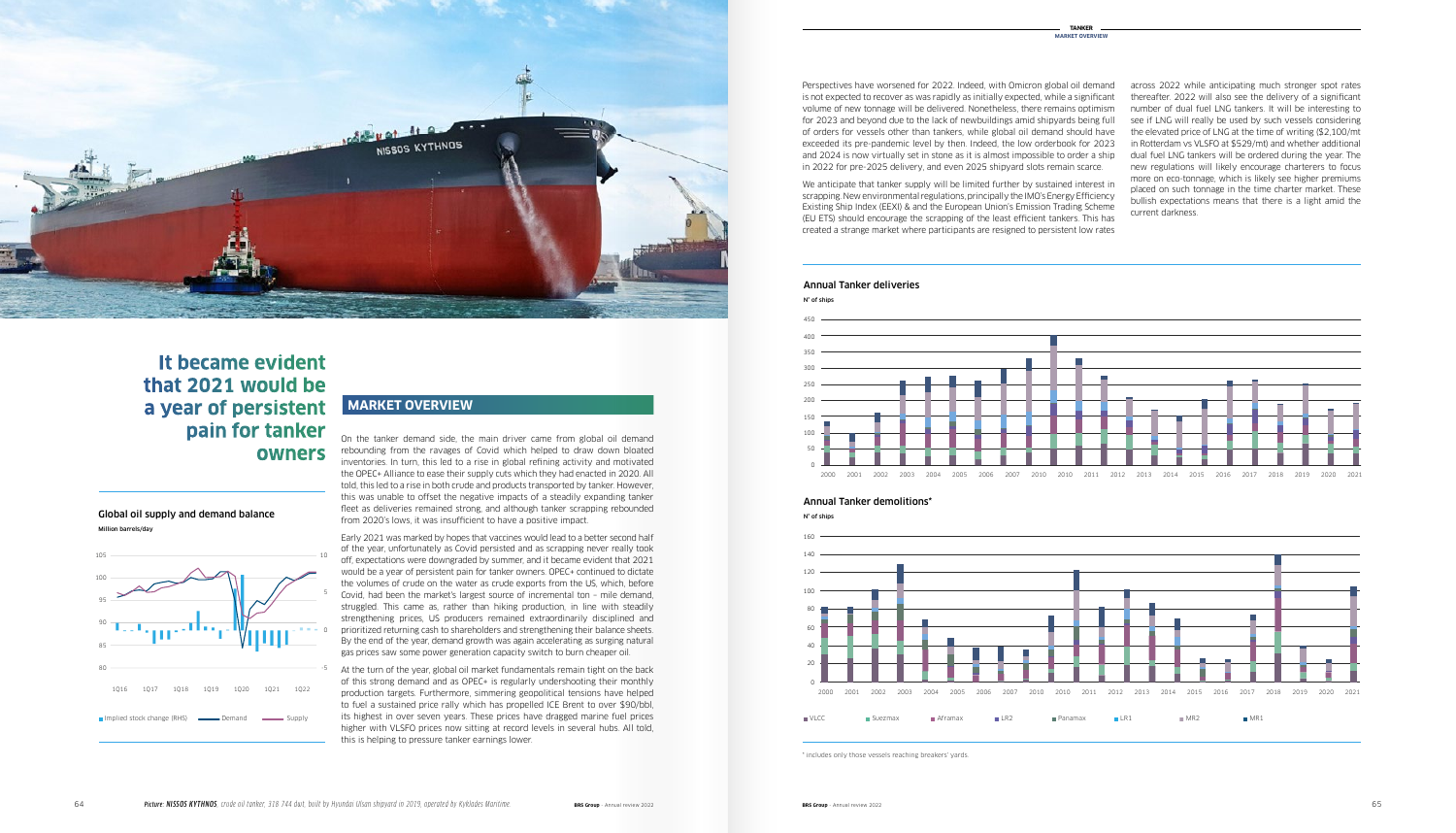originally enacted in mid-2020 to stabilize then-collapsing world oil prices. This came as oil demand started to rebound, the world gained further insight into Covid and the vaccine rollout gathered pace. Accordingly, the producer group decided to ease this cut by 400 kb/d each month. Nonetheless, the effect of this unwinding was not sufficient to dramatically change market structure, and despite seeing additional cargoes month-on-month, the optimism the market had for 4Q21 soon started to dwindle.

For the majority of 2021, bearish headlines were commonplace making the all-important sentiment weaken. Between USGC exports remaining weak and in turn decreasing ton-miles to China, and Beijing deciding to release some SPR crude at local auction, the complications were seemingly endless. A very uncertain future lays ahead for the VLCC market with varying predictions of when rates will return to stronger levels. The continuous emergence of new Covid variants keeps throwing curve balls at policy makers and overall global consumption patterns which trickledown to the tanker market. With all these uncertain aspects, the VLCC market remains vulnerable to continued poor returns, but a time will come where stability will return. The only question remains when.

#### Suezmax

When 2021 started, and despite a deceiving 4Q20, most actors believed in a relatively quick economic recovery by the start of the summer. Continuous Covid-related travel and other restrictions due to raging variants have kept the damper on demand both East and West for the entire year. For Suezmax players, 2021 has been one of the worst periods since early 2018 with 15 months of continuous trading below OPEX, as earnings averaged \$3,500/day (basis TD20 West Africa to Europe, non-scrubber, non-eco)!

The demand side for Suezmaxes in 2021 has been a repeat of 2020 with less demand from the Middle East Gulf and more from West Africa/Brazil or US Gulf/Caribbean reshuffling ships' trading patterns. The Middle East has basically become a VLCC-driven market into China while West Africa is mainly providing oil into Europe on Suezmaxes. This being said, there was some help with increased ton-miles with long west to the east shipments from USGC,

Libya or CPC (Novorossiysk in the Black Sea) to name a few. The negative aspect of this trade is that ships opening in the Far East have not much choice other than to ballast back to the Atlantic. With bunker prices that strengthened by 40-50% during 2021, earnings could not but suffer. Non-scrubber fitted ships burning VLSFO were particularly hard hit by the extra bunker costs with their earnings clipped accordingly. In a market where every penny becomes Once more Libya that was the driving force behind a marginal, a \$5,000-6,000/day less in TCE compared with a scrubber-fitted ship, makes a huge difference. The result of trading below OPEX is giving some owners no incentive to move oil at a loss with waiting / laying idle being the cheaper option.

On the supply side, the Suezmax segment grew by a net-14 units as 23 newbuildings hit the water while 9 units were scrapped. By the end of the year, the fleet stood at 549 ships. The average age is increasing and now stands at 11.3 years. Furthermore, 28% of the fleet is over 15 years and 24 units (4.5% of the fleet) will enter this bracket during 2022. Owners with modern and well approved ships are actually predicting better returns in 2022 as the number of "workable" ships for oil companies with higher vetting levels will decrease, but this seems to be a bit too easy as 36 newbuildings are expected to enter the fleet this year. This will accelerate fleet growth to 6.5% unless we see more scrapping. However, as things stand, we do not expect the scrapping this year to be more than 22 units.

Prospects for 2022 remain dim with at best a revival of demand starting in the 3rd quarter while increasing oil supply will depend on the attitude of OPEC+. Indeed, even if OPEC+ ups its output hikes, as some commentators have suggested, the direct winners will be the VLCC's who continue to be the main competitor to the Suezmaxes.

#### Aframax

2021 was a year to forget for most tanker owners and it was no different for the Aframax segment. It was one of the toughest years in decades mainly due to the prolonged pandemic. Tankers voyaging on TD7 and TD17 had their worst earnings over the last 12 years with time charter equivalent earnings on TD7 averaging \$171/day according to the Baltic Exchange.

In comparison to 2020 it has been a rather un-eventful year. Despite a mild increase in Urals exports out of the Baltic (+7% year-on-year) we were still about 20% down compared with pre-pandemic levels. Fuel exports from the Baltic to the US diminished substantially as well, mainly discharging in Northwest Europe, thereby decreasing ton miles.

We even reached a point where charterers started to time charterer out vessels they had on longer time charter to minimize their losses. Meanwhile, many large trading houses diminished their shipping exposure since the opportunities to make money remained very scarce.

The ageing fleet is still increasing with an additional 35 Aframaxes and 13 LR2s turning 15 years old in 2022. By the end of 2022, 36% of the Aframax / LR2 fleet is projected to be over 15 years old. With 23 deliveries expected there is still a glimmer of hope, but owners will need to be patient as the global economy slowly recovers.

Interestingly, it's the first time in 10 years that TD19 has outperformed TD17, with Aframax owners in the Mediterranean enjoying an average TCE of \$6,453/day in 2021 — a figure notably higher than its Baltic counterparty which recorded daily earnings around of \$5,416/day.

comparatively stronger Mediterranean market, with many owners relying upon the Maghreb energy heavyweight to provide the bulk of their income last year. Indeed, daily crude output oscillated around 1-1.2 mb/d throughout the year, barring the occasional, but reoccurring, regional uncertainties which we have grown so accustomed to.

Meanwhile, CPC exports remained relatively consistent, with an average of almost 34 stems being lifted out of the Black Sea on a monthly basis – a figure owners hope will be surpassed this year providing that Kazakhstan and Russia can both keep pace with their supply commitments under the OPEC+ deal.

However, all things considered, 2021 was and will remain, a more than uninspiring and uneventful year and charterers, owners and shipbrokers alike will be happy to leave the past twelve months behind, instead turning their attention to what the future in a Covidridden world holds.



#### VLCC

2021 will go down in history as one of the most difficult years for global VLCC markets as the world continues to struggle with the aftershock left behind by the destructive power of Covid. As the world attempted to best manage virus spikes through vaccine rollouts and policy implementation aimed at reducing contact, the oil market spent most of its time trying to return to an even keel following the chaos of the previous year. Although global oil demand may have rebounded somewhat versus 2020, the belief that 2021 would bring back prepandemic consumption has come and gone.

It comes to no surprise that overall earnings have been largely affected by market conditions. VLCC earnings on TD3C (Ras Tanura-Ningbo, basis non-eco, non-scrubber) averaged -\$518/day during the year, a stark difference to 2020 where earnings averaged \$48,300/day. Quarterly performance shows no true spike across the year as earnings in 1H21 and 2H21 averaged \$318/day and -\$645/day, respectively. Vessel utilization rates steadily decreased throughout the year as fundamentals left tanker owners opting to idle vessels rather than fix at the awful market levels they were faced with at that moment in time. Such poor earnings paved the way for a potential resurgence in scrapping. However, supply side fundamentals were left largely unchanged for the most part of 2021 as a mere 15 units were scrapped across the year (excluding FSOs), despite extraordinarily high scrap prices.

VLCC demand did not rebound to hit its pre-pandemic level last year although the OPEC+ Alliance started to unwind their record 9.7 mb/d supply cut which was

## **There is a light amid the current darkness**



#### **CRUDE TANKERS**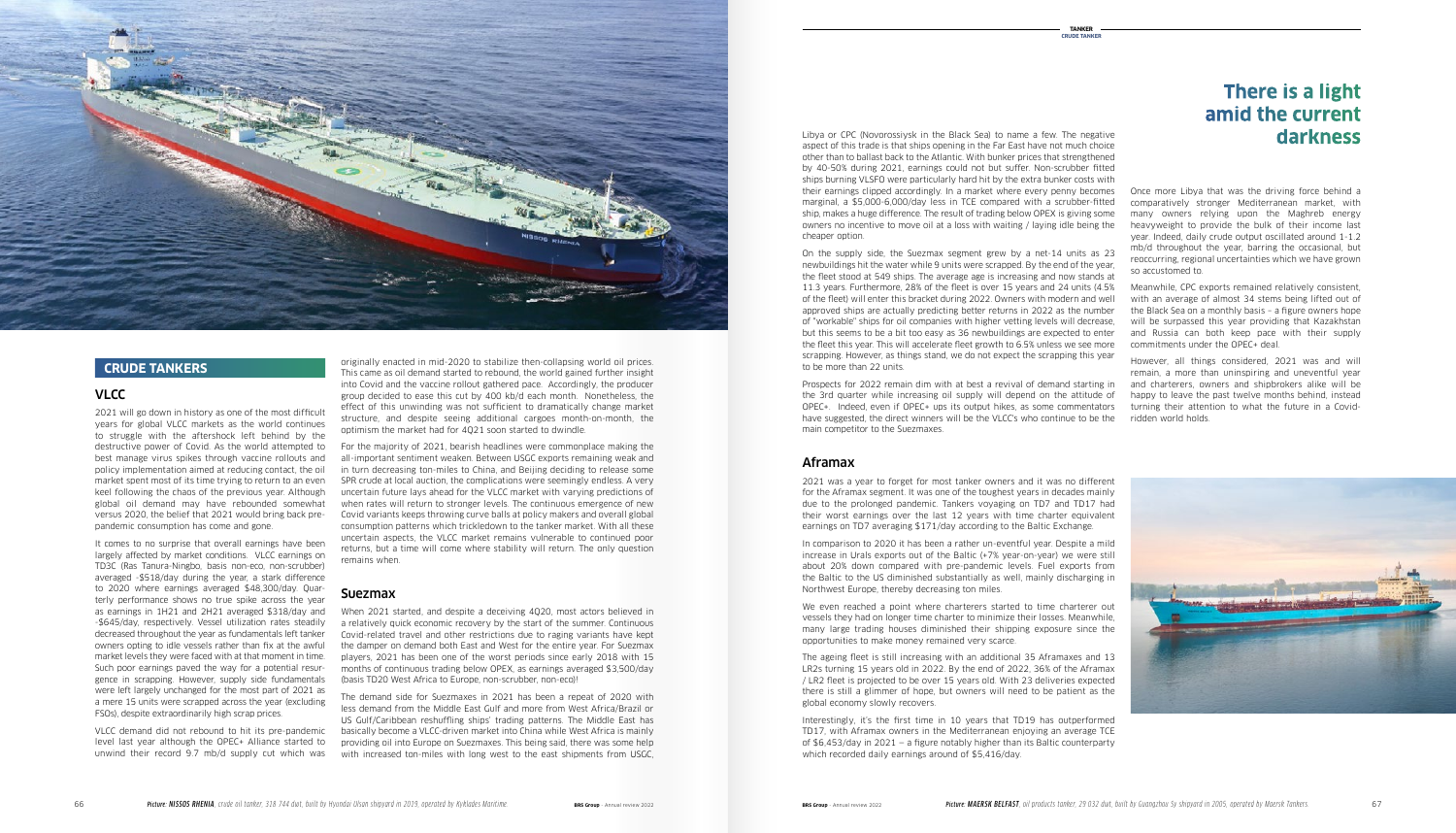#### LR1

The LR1 segment saw stable earnings in 2021 as it benefitted from a resilient MR market. This came in spite of a rapidly increasing fleet age profile with the majority of the vessels now being from 12 to 15 years old.

The trend of activity followed that of the LR2s with a slightly better Q1 when earnings fluctuated around the low \$10,000s/day compared with \$7,500/day - \$8,000/day for Q2. LR1s were able to weather the storm of 1H21 by taking MR short haul cargoes and optimizing earnings with demurrage. The segment was not as badly impacted by newbuilding VLCCs and Suezmaxes as the stem sizes cannibalized were more tailored to LR2s.

Some owners also dirtied up in Q3, mainly for one voyage as the premium to do so paid for the cleanup, much like the LR2s. However, Q3 saw earnings hover in the region of \$10,000/day while Q3 saw earnings in the mid \$10,000s/day.

The segment will likely continue to be less disturbed by the arrival of newbuild DPP tonnage. Furthermore, the LR1 order book is very slim (3 units), hence the older units should be able to keep operating with a limited supply of new tonnage.

#### MR

As was to be the theme throughout the year, any improvements proved to be short lived. Oversupply of tonnage and weak demand proved to be the routine issues, certainly in the first half of the year, and continually threatened to destabilize the market. As such, Q2 was a return to the by-now-familiar doldrums and soft sentiment enabled charterers to drive rates down further as resolve amongst the owners weakened. Q2 also brought an end to the regular LCO trades into China, driving more vessels to the Middle East in search of employment. This culminated in a dismal performance in July, with TCEs dropping to \$3,700/day for TC17. Global tonnage supply was also skewed towards the East, with approximately 56% of the global MR fleet trading East of Suez by June.

As with the larger segments, the in MRs East of Suez markets had a tough 2021. Early optimism for a 2H21 recovery was soon shot down as Q1 proved to be disappointing across the board as the markets struggled to recover from the end-2020 resurgence of Covid and the emergence of the Delta variant. Despite the slump in demand, we still saw evidence of the usual seasonal spike at the end of Q1, although this was considerably more muted than in previous years. TCE earnings climbed to a peak in March, to average \$10,300/day across the month for a TC17 run.

It seemed as though any recovery was a long way off, particularly as shorthaul cargoes were covered on LR1s and other cargoes were regularly stemmed up to the LR2s, hampering any efforts by owners to drive the market upwards. However, the tables started to turn in August, as the world seemed to be on the path to recovery, and longer haul cargoes, in particular to South America increased ton-mile demand and accordingly tightened the position list. In addition, civil unrest on the regular South Africa route resulted in some long delays and the position list quickly tightened up. Furthermore, increased enquiry to Australia from West Coast India as a result of refinery closures and run-rate cuts gave the market some legs, and more importantly ensured a slower resupply of tonnage to the Middle East region. All told, this gave the market renewed hope for the end of the year and in September TCEs for TC17 crept up to a year-high of \$11,700/day.

As we've become so accustomed to now, disaster was around the corner and October saw the beginning of a new wave - Omicron - and once again many countries started to consider travel restrictions. Negative sentiment

#### LR2

For the LR2 segment, 2021 started much like how 2020 had ended.

Poor refinery volumes due to depressed demand and high crude prices meant returns for much of Q1 and Q2 were below \$5,000/day for TC1 and western runs from the Middle East Gulf for eco-vessels. Meanwhile, eco-tonnage equipped with scrubbers managed to perform at around the \$10,000/day level.

In addition, the regular deliveries of newbuilding VLCC and Suezmax tonnage opting for CPP trade instead of DPP, took a lot of the volume out of the market. Indeed, one VLCC full of ULSD takes out three LR2 voyages from the market. Ironically some LR2s were being used to supply VLCCs with short runs from the Middle East Gulf to Fujairah or Male, the preferred STS locations for such reverse lightering.

The second half of the year saw an improvement in cargo volumes and general optimism that the negative impact of Covid on demand was lessening. With the DPP market in the west recovering somewhat, some Suezmaxes and VLCCs entered their intended DPP trade. Some LR2s also chose to dirty up over the summer as the premium for trading dirty was sufficient to more than pay for the cleanup of the vessel.

has not only created something of a new market, but also the slow loading and Lesther) was exported, exclusively to Europe. Almost While 2021 offered little to smile about for tanker markets in general, the LRs found something of a niche which has helped them achieve better earnings than most sectors throughout the year. Naturally, reduced demand due to Covid has seen water-borne volumes decrease, but it also altered the fundamental tradeflow of tonnage which left Western supply shorter due to reduced ULSD and jet fuel coming from the East. Meanwhile, naphtha volumes going from west to east were the typical contract volumes. This has seen LR2 supply stretched at times and helped maintain a relatively healthy freight level for most of the year which has often been boosted by healthy Middle Eastern markets which saw export volumes largely unaffected – more re-directed. Although floating storage has not been a significant feature of the clean markets in 2021 as markets have adapted to the new, reduced demand, we have seen an increased numbers of newbuild VLCCs and Suezmaxes coming to West Africa on their maiden voyage with CPP ex Far East and lightering from there – largely into Latin America. This discharging of these STS runs has created some artificial tonne-miles.

This effectively tightened the supply of tonnage and earnings across Q3 and Q4 rose to \$17,000/day - \$22,500/day for eco-vessels and mid to high \$20,000s/day for eco-scrubbered vessels.

It is hard to be optimistic about 2022 with 46 VLCC newbuildings set to be delivered into a fairly poor DPP market. Therefore, it is expected that they will cannibalize the CPP segment and particularly LR2s. With crude prices touching eight-year highs, the scrubber premium on earnings should be maintained.

appetite to restore life to normal. However, there appears either an inability or a reluctance from global suppliers to prepare for it or even match it as it comes – so we can probably expect volatility and unpredictability which could/should work in owners' favour.

#### MRs

After a very uncertain 2020 with the impact of Covid, we all thought that 2021 would be much different but in fact the uncertainty remained throughout last year as well. The year naturally started off relatively strong with the ice season meaning owners that were able to, could make the most of the premiums but once this finished at the end of Q1, there was really not much to talk about at all throughout the summer months. Normally this is a quiet time of year for the European markets but last summer in particular with the ongoing Covid uncertainty was less busy than normal with earnings getting down below the \$2,000/day mark for TC2. The latter part of the year in Europe is normally fairly active especially in Q4 but unfortunately that was not to be until the final two weeks of year where we saw the market starting to develop into something worth looking at again but still for owners the earnings weren't much over the \$10,000/day mark so all in all a year to forget really I'm afraid. Bring on 2022!

#### Edible Oils

#### Vegoil

Vegoil exports from Argentina increased again in 2021, with approximately 7.8 million tons shipped, 6.5% more than in 2020. Some 226 MR1s and MR2s were chartered, of which 151 went to India, which remains the main importer of vegoil. Biodiesel flows were irregular, with some months more active than others. A total of approximately 1.15 million tons of SME (Soya Methyl twice much as the previous year.

Freight rates did not fluctuate much in 2021 following the persistently poor clean petroleum tanker market. Rates for 28,000-30,000 mt stems going to India moved from \$37/mt at its lowest in February to its highest of \$47/mt in December. It is also interesting to note that river water levels in Argentina remained low during the year due to a drought in Brazil, which did not allow the vessels to optimize their capacity. These rates produced daily returns of between \$8,000 /day and \$11,000/day.

In 2021, sunflower oil exports from the Black Sea were again significant and reached approximately 6.5 million tons. This market employed any size of ships to various destinations from small tankers to MR2s. The MR1s discharging into India were fixed for 30,000 tons around high \$30s to mid \$40s/mt.

#### LRs

The LR1s, as so often the case, have not been as fortunate. Just like 2020 (and most years before that), the LR1s in the West tend to be more reactive to the MR markets than the LR2 – largely because West Africa is the biggest market for them, and LR2 west to east trade is mostly contract supply, meaning no flexibility on size. As such, the weaker MR markets in 2021 have kept the LR1s restrained, even when supply would suggest a strong bull-market. The one real upside the LR1s have seen over the last 12 months is the Americas. They are the favoured size for STS with the newbuild VLCCs and Suezmaxes in West Africa, and due to constraints on vessel size for delivery into Brazil, this has seen strong demand for them in the US Gulf and East Coast Latin America. Additionally, they have benefited from several windows where the naphtha arb from the US Gulf to the Far East has been preferable to supplying from the Mediterranean.

What can we expect from 2022? Off to a bad start so far in January, with both the LR1s and LR2s losing ground over the holiday season and unable to gain any back so far this year. Approaching the depths of winter, this is not where we would expect the tanker market to be and it paints a bleak picture for the next 6 months. However, as we saw last year, once the impact of Covid fades, there is

**Oversupply of tonnage and weak demand proved to be the routine issues, certainly in the first half of the year, and continually threatened to destabilize the market**

#### **PRODUCT TANKERS – EAST**

#### **PRODUCT TANKERS – WEST**

crept in, and we saw Q4 begin on a softer note than we were used to seeing. Nevertheless, the MRs remained resilient in the face of this, and owners held their ground after being reinvigorated by the state of the market at the end of Q3. The end of the year saw a crunch in bunker prices, and costs which had been steadily climbing throughout the year took a sudden hike. This wasn't necessarily negative for the market, as the steady flow of ballast positions from Singapore started to dry up and ensured that the position list didn't grow exponentially as we had seen earlier in the year. Freight climbed alongside and an injection of cargo to supply the newly-onstream naphtha crackers in the Far East in the second-half December gave owners the boost they needed.

Despite some end-year positivity for the MR's, 2022 looks to be a similar picture to 2021 – certainly for the first half. The global tonnage balance has been restored as we start the year, but in order to see a sustained recovery, we will need to see a resurgence in crude production, which would no doubt need to be driven by the post-pandemic global economic recovery. However, there are some smaller more quantifiable elements that MR owners can hopefully look forward to, in particular the commissioning of new refineries across the Middle East and Southeast Asia, which should help to employ more vessels and reduce the strain on oversupplied position lists.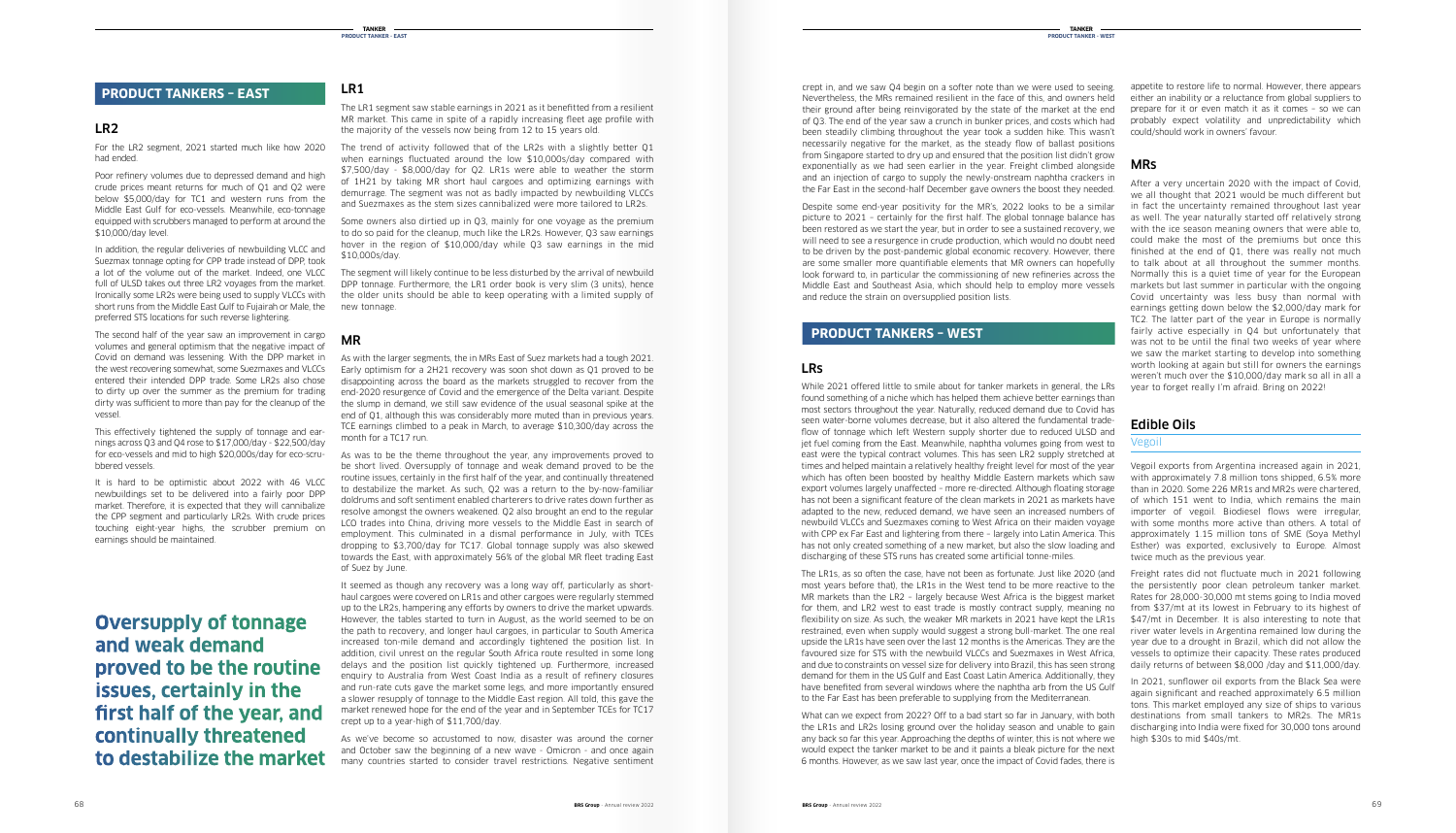A year ago, many were happy to dismiss the end of 2020 as a miserable end to a dynamic year. The tanker FFA market did see record levels of activity throughout the first two quarters of the year, however, the storage play had a shelf life and the steep oil contango flattened out in the third quarter. The typically freight rate punchy Q4 had failed to deliver, and the year ended on a whimper. At the end of 2020 many in the FFA community had higher hopes for 2021 and FFAs were pricing a rosier future. On the 30 December 2020, TD3C 4Q21 was marked optimistically at \$10.358/mt (\$29,216/day) and the whole Cal 21 at \$8.50/mt (\$19,022/day). A year on and the reality is much dimmer with the current YTD for TD3C a dismal \$6.42/mt while TD3 average TCEs for 2021 were a shocking -\$518/day.

Many speculative traders at the start of this year had played the paper from the long side in anticipation of an eventual breakout which never materialized. Although the Cal22 and Cal23 FFA rates remained relatively high, the FFA 2021 forward curve moved lower in 2021 especially in the front months, thereby reflecting the state of the spot market. This presented a challenge for market participants as the 2021 monthly FFAs were often priced too low for hedgers to lock in an appropriate hedge and also well above spot rates for speculators to play from the long side. This left many to alternatively look at calendar spreads, taking a view on the shape of the curve to manage risk. Traders could look at spreads two ways: Bear spreading; selling nearby contracts and buying deferred or Bull spreading; buying nearby contracts and selling deferred. The rational for spreads is that FFAs typically have more movement from market conditions in the nearby months and to position oneself accordingly with the opposite position against the deferred periods.

Once again as we conclude 2021, FFAs paint a much more attractive future with 4Q22 TCE standing at \$23,760/day while the Cal23 stand at \$19,430/day.



#### Palm Oils

The palm oil market was again active in 2021 with around 340 MR2s and MR1s fixed into the Mediterranean, Continent, West Africa and the US. Furthermore, 49 MR newbuildings, out of the 80 launched last year, fixed palm oils on their maiden voyage. Rates moved from \$13,500/day at their lowest to \$20,000/day at their highest.

Volumes are likely to remain steady in 2022. We still expect approximately 70 newbuildings to be delivered across the year which will provide FOSFA tonnage to the market. However, this is slightly lower than in previous years. Rates will most likely depend on the Asian clean petroleum tanker market, nevertheless, we anticipate them to remain stable. Furthermore, exports of biodiesel and used cooking oil rose significantly in 2021, which provided good alternatives and returns in excess of \$20,000/day to the owners whose tankers were able to carry these products.

#### Fuel Oil

The ongoing pandemic that impacted the broader tanker market in 2021 did not spare the fuel oil segment on Handies/MRs and Panamaxes.

The usual spikes in rates that follows normal seasonality did not occur in 2021 and the year began under very slow steam in terms of volumes with rates plumbing

the bottom and this trend persisted throughout almost the full year. Nonetheless, rates started to suddenly pick up to good levels in Q4 which gave owners a breath of fresh air.

In Q1, rates for Handies voyaging from the Baltic to UK Continent averaged WS 145 on a minimum 30,000 mt intake with the averages for Q2 and Q3 remaining broadly flat, thereby demonstrating how flat the market was for the majority of the year. On the other hand, the average for Q4 surged to WS 204.

The time charter equivalent was impacted by the rising bunker prices. This was most noticeable during Q2 when the TCE for TD18 averaged \$3,000/day while the highest average (\$12,250/day) was in Q4. Both levels according to Baltic Exchange values and always basis round trip.

The Panamax market also started very slowly with the Q1 average WS level reported by the Baltic Exchange sinking to WS 74 translating into a negative TCE for most of the quarter. There was a slight improvement in Q2 and Q4 where TCE averages of \$4,500/day and \$3,250/day, respectively, were posted.

In the south, the Black Sea remains the area from which the majority of fuel oil is exported. The most active traders continue to be Galaxi, Trafigura and Lukoil while last year saw newcomer Coral Energy enter the fray.

The average fleet age on fuel oil tankers remains high with plenty of the vessels over 15 years old which imposes difficulties for some charterers who implement the restriction of only chartering tankers with a maximum age of 15 years.

The sentiment moving into 2022 is yet to be tested. However, the majority of the operators hope that the pandemic will dissipate sooner rather than later to lead tanker market activity back to its levels in 2019 and early 2020.

2021 ended with a more bearish view for 2022 while expectations for 2023 and 2024 remained bullish. Indeed, a significant amount of newbuildings are expected to be delivered in 2022 and tanker demand may remain below pre-pandemic levels. On the other hand, 2023 and 2024 are looking much tighter in terms of supply and demand and upcoming regulations from 0 the IMO (EEXI, CII) and from the EU with the inclusion of shipping in the EU Emission Trading System. In 4Q21, the negative outlook for 2022 saw some charterers trying to TC out their relets for periods covering most of 2022, while continuing to take positions covering 2023 and 2024. New regulations which will negatively impact the least efficient tonnage also led charterers to take eco tonnage on TC for long periods, and with few exceptions only fixing non-eco tonnage for short periods. This increased interest for eco tonnage has led to a higher premium on eco tonnage.

While the first part of 2022 will likely continue to be affected by the uncertainties regarding Covid and the recovery in tanker demand, the second half of 2022 will likely see rising TC rates as coverage beyond 2022 increases into a period expected to be characterized by significantly lower newbuilding deliveries, an ageing fleet and tanker demand recovering to exceed its prepandemic level.

#### **FFA MARKET**

The time charter (TC) market activity in 2021 contrasted significantly with 2020. Indeed, the amount of reported TC fixtures (for a minimum of 6 months or longer) has declined by more than 30% compared with 2020. This was especially the case for crude tankers where the number of transactions fell by about 45% year-on-year while they fell by 14% year-on-year for clean tankers. The persistently weak spot freight environment in 2021 and uncertain outlook due to Covid contributed to this reduction in the number of TC deals compared with 2020. However, it should be noted that 2020 saw an above average number of transactions which reflected the extremely high volatility which characterized the first part of the year.

Low spot freight earnings contributed to weaker short-term TC rates. On the other hand, rates for periods longer than 12 months remained stable, as the back end of the TC curve remained supported with expectations of an eventual stronger tanker market. During the first half of 2021, rates for 12 months TC and longer already held a significant premium compared with shorter time charter rates as market participants expected a recovery in spot freight rates by 4Q21. However, this didn't materialize and due to the ongoing Covid pandemic, market participants were more concerned about 2022. Nonetheless, as the coverage into 2022 gradually increased and hence the likelihood to be exposed to a stronger market, 12 month TC rates didn't decline significantly. For such periods, only eco-VLCCs (non-scrubber) saw a slight decline from close to \$30,000/day in 1Q21 to mid-twenties by end of 4Q21. Other segments saw 1 year TC rates broadly unchanged with eco, non-scrubber MR2s oscillating around \$14,000 to 15,000/day throughout the year. TC rates for periods longer than 1 year saw a similar trend.

#### **TIME CHARTER**

2021 TD3C spot vs 4Q21 forward price 2021 TD3C spot vs 4Q21 forward price



N° of Tanker TCs in 2020

120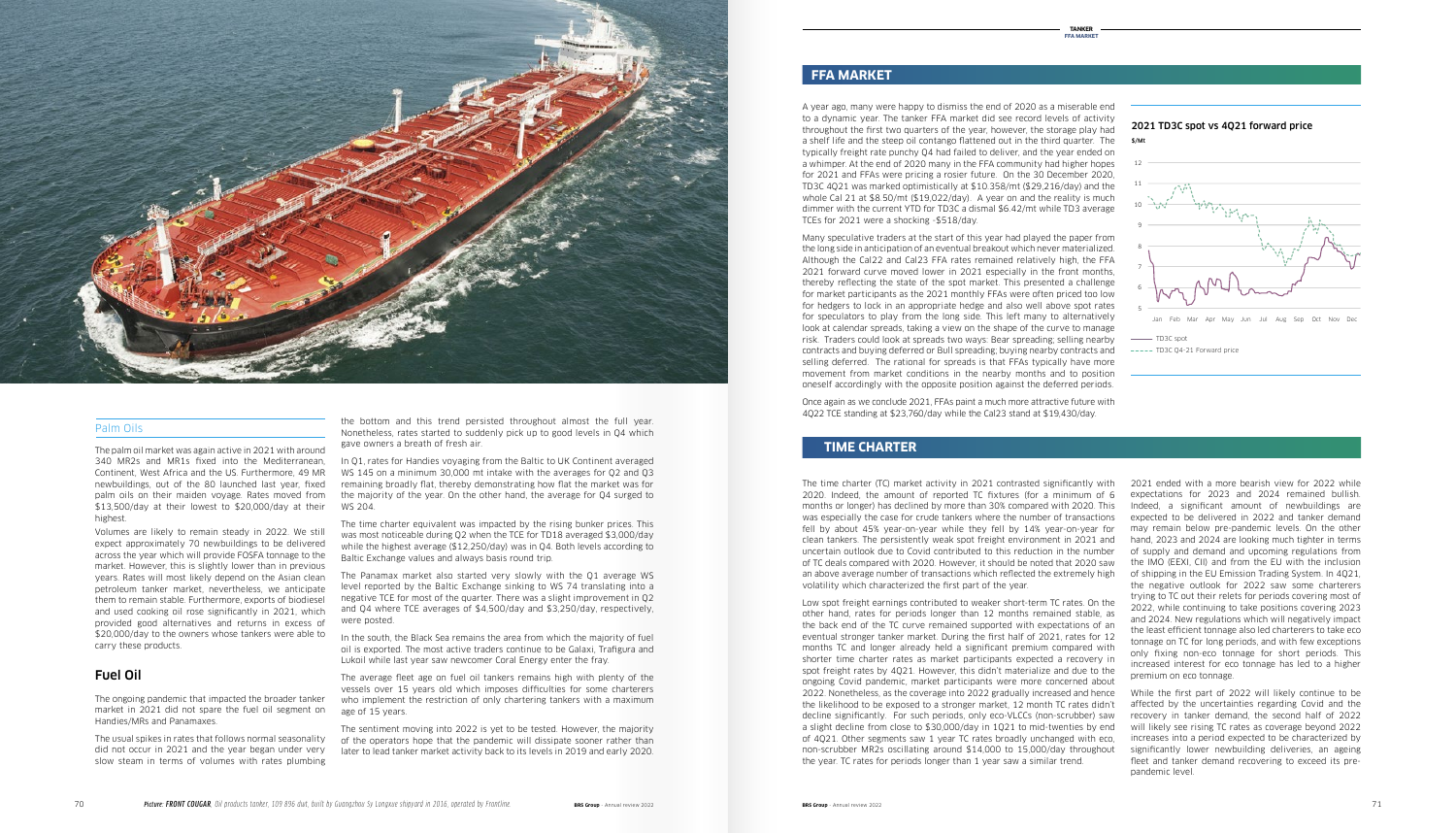

#### Vessel value changes from January 2021 to December 2021

|               | Re-sale | 5 years | 10 years | 15 years |
|---------------|---------|---------|----------|----------|
| VLCC          | 12.36%  | 10.77%  | 3.45%    | 8.47%    |
| Svezmax       | 18.58%  | 7.30%   | 1.64%    | 7.89%    |
| Aframax & LR2 | 19.31%  | 18.44%  | 10.64%   | 14.81%   |
| Panamax & LR1 | 24.36%  | 11.61%  | 14.71%   | 9.09%    |
|               |         |         |          |          |

## Tanker second hand prices

The evolution of second-hand tanker prices in 2021 was characterized, and mostly determined by, external factors and elements related to oil transportation. In general, asset values increased, while employment earnings recovery. decreased. Modern ship values were impacted by newbuilding prices while older units were impacted by higher scrap prices. Middle aged tankers were subject to various trends depending on their specifications and ability to adapt to future emission rules.

Price fluctuation was stronger for very modern units such as resales and those around 5 years old which rode the coattails of newbuilding prices. Resale values came close to their 2019 levels, while older tonnage experienced more erratic price changes explained by units' respective age profiles.

#### New orders 2015 to 2021

#### **SECOND HAND MARKET**

#### VLCC

Last year saw 101 VLCCs reported as being sold for further trading which was very much in line with the previous years' performance.

This activity was particularly well distributed across age ranges except for 6 to 10 year old vessels which didn't catch buyers' attention compared with even younger tonnage.

Transaction volumes for ships younger than 5 years increased drastically to 31 reported sales, outperforming the 22 in 2020. A significant portion of these sales was composed of en-bloc transactions with large owners enforcing strategic decisions or starting sale and leaseback operations taking advantage of higher selling prices for refinancing requirements. To illustrate the above, Frontline's acquisition of 6 resales built at Hyundai in Korea from Central Mare Inc. serves as a good example. In respect of 6 to 10 year old vessels, only 5 transactions were noted, mostly linked to the Xihe Holdings bankruptcy. For vessels built 10 to 15 years ago there was a decent 20 transactions. Meanwhile, there were 45 transactions for units more than 15 years old. At the beginning of the year, 40 VLCCs were expected to hit the water, but in the end only 35 units were delivered. According to the orderbook at end-December 2021 which stood at 68 units, 50 ships should theoretically hit the water in 2022. Meanwhile, twenty units (including floating storage units) were scrapped last year.

#### *'If you don't want to feel constantly frustrated, avoid desiring things that are*  **beyond your control'** - Epíktêtos.

| N° of Ships    | 2015 | 2016 | 2017 | 2018 | 2019         | 2020 | 2021 |
|----------------|------|------|------|------|--------------|------|------|
| <b>VLCC</b>    | 64   | 15   | 58   | 44   | 39           | 44   | 31   |
| <b>Suezmax</b> | 62   | 20   | 28   | 22   | 38           | 39   | 13   |
| Aframax & LR2  | 109  | 19   | 37   | 28   | 56           | 39   | 50   |
| Panamax & LR1  | 33   | 3    | 8    | 8    | $\mathbf{1}$ | O    | O    |

Demolition sales increased across all sizes, with scrap prices increasing from \$420 to over \$600/ldt. However, the consensus remains that this was not enough to balance the impact of new deliveries. Nevertheless, there are expectations in the year to come that the oldest non-eco vessels will be pushed towards demolition due to incoming EEXI & CII regulations.

The long-term forecast appears brighter due to the restraint in ordering exercised by owners during the course of 2021 as only 94 units were contracted against 122 in 2020. VLCCs and Suexmaxes were particularly affected with a 30% and 66% reduction in newbuilding orders, respectively. Aframaxes and LR2s were the preferred newbuilding choice of tanker owners as ordering increased from 39 to 50 units between 2020 and 2021. Looking at the current order book and overall demand, market participants expect newbuilding prices to remain firm in 2022 with very few prompt slots available.

\$m

 $\overline{\phantom{0}}$ 

## **Tanker prices increased for every reason except oil transportation demand.**

| N° of Ships    | 2017 | 2018 | 2019 | 2020          | 2021 |
|----------------|------|------|------|---------------|------|
| <b>VLCC</b>    | 16   | -32  | 11   | $\mathcal{L}$ | 20   |
| <b>Suezmax</b> | 14   | 23   | 8    | 5             | 10   |
| Aframax & LR2  | 31   | 45   | 5    | 11            | 32   |
| Panamax & LR1  | 8    | 10   | 6    | 3             | 12   |

#### Units sold for recycling per year\*

| $\mathsf{N}^\circ$ of Ships | 2017 | 2018 | 2019 | 2020 | 2021 |
|-----------------------------|------|------|------|------|------|
| <b>VLCC</b>                 | 48   | 48   | 59   | 105  | 101  |
| <b>Suezmax</b>              | 29   | 28   | 41   | 44   | 38   |
| Aframax & LR2               | 42   | 66   | 76   | 95   | 129  |
| Panamax & LR1               | 12   | 20   | 33   | 24   | 41   |

#### S&P activity (vessels for further trading)

For the fifth year in a row, the number of transactions for further trading increased by more than 15% with some 41 additional sales reported compared with 2020. The first 4 months of the year were particularly active with almost 50% of the year's transactions taking place by April and over 62% completed by the end of May. The number of transactions was also driven by numerous, large en-bloc sales.

After the summer, activity slowed down due to the growing mismatch between asset values and the underlying chartering market. Prices steadily increased for modern and resale units, while the prices for older units started to slowly weaken from their mid-year peak. This softening provided an opportunity for some players to buy a few ships in the hope of a future

There is little doubt that Tanker Owners had to be adept at this self-discipline originating from "Epíktêtos", a Greek philosopher (50-125) from the Stoic school.



Last year saw the poor demand for oil transportation hit all sizes and all vintages of tankers. No tanker owner was spared from the miserable earnings experienced all year long and there was no pre-emptive action that could have safeguarded them. Many were hoping for 2021 to be the year ending the poor market which characterized the last months of 2020. However, the pandemic and multiple emerging variants put an end to any hope. Besides the few owners with mixed fleets including bulkers or container carriers, the industry had every right to feel some frustration in the face of such a helpless situation.

In previous years, tanker owners had enjoyed alternating ups and downs, whereas 2021 was particularly dull and affected by macro-economic factors which drove price inflation for tankers of all ages. Meanwhile, the chartering market did not recover from the low levels of late 2020.

The newbuilding frenzy witnessed in the drybulk and container markets pushed newbuilding prices to levels not seen over the last decade. The combination of high demand and raw material price increases including shipbuilding steel did not facilitate things. Furthermore, the overall reduction in shipbuilding capacity brought prices to their highest level in the last 12 - 14 years. Older tankers' values were supported by the high demand for scrap steel and increase in demolition prices. This all meant that tanker prices increased for every reason except oil transportation demand.

Owners were denied the fulfilment of their expectations on the employment side by a lack of cargoes and had their hopes pushed into 2022 if not later.

**Tanker second-hand prices**

\* Does not correspond to the number of tankers reaching breakers' yards